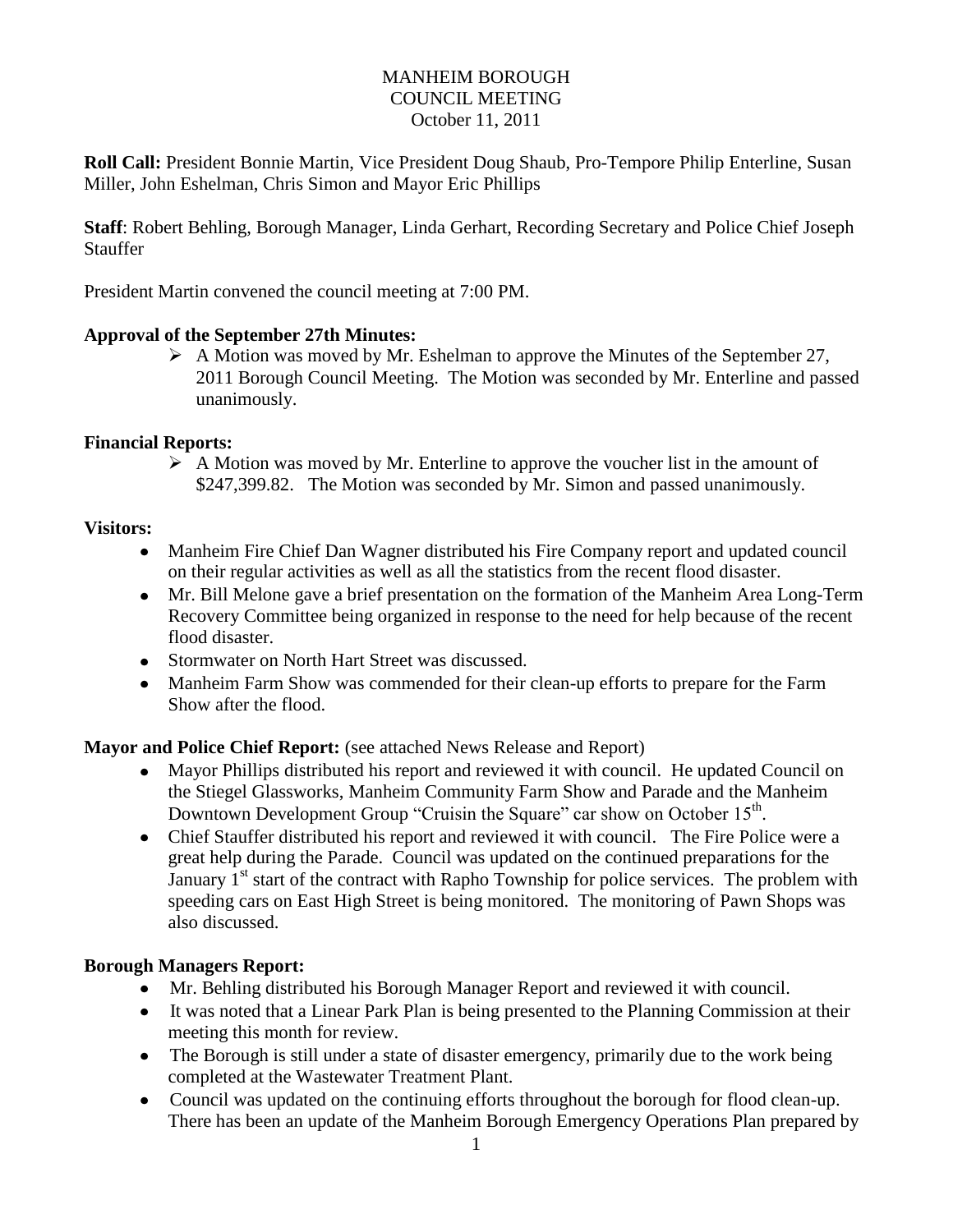the Emergency Management Coordinator. The Lancaster County Emergency Management Agency has offered to facilitate an information session on the Roles and Responsibilities of elected and appointed officials for Manheim Borough and Penn Township as well as a Tropical Storm Lee after-action review. The agency would also review the Borough's Emergency Operations Plan.

- Council was updated on the PennDOT South Main Street Project and East Gramby Street Project.
- It was requested that PennDOT be contacted concerning the placement of their detour signs and if they are going to be removed until Spring.
- The Baron Grove project was discussed and council requested more information and drawings for the current proposed work, before it can be approved.
- It was noted that Marlin Becker was presented a state award for his work with the Manheim Community Farm Show.

## **New Business:**

- $\bullet$ A Recommendation to Award by the ELA Group, Inc. for the Power Road Bridge Repair Contract was presented for approval. This is a joint project with Penn Township, with the low bidder being Bill Anskis Company, Inc for \$58,210.00. Mr. Behling explained there will be additional work being completed by Penn Township which is not included in the contracted amount.
	- A Motion was moved by Mr. Eshelman to award the Power Road Bridge Repair Contract to Bill Anskis Company, Inc for \$58,210.00. The Motion was seconded by Mr. Enterline and passed unanimously.
- The Emergency Operations Plan was presented to council for review and will be considered for approval at a later date. There will be a meeting for review and discussion of the plan scheduled in the near future.

# **Old Business:**

- $\bullet$ Ordinance 624 - Act 32 Manheim Borough Earned Income Tax Ordinance was presented for approval.
	- $\triangleright$  A Motion was moved by Mr. Enterline to approve Ordinance 624 Act 32 Manheim Borough Earned Income Tax Ordinance. The Motion was seconded by Mr. Simon and passed with a vote of 5 to 1. Mr. Enterline voted nay.

# **Council Reports:**

- A list of pot holes that need to be repaired was presented and will be forwarded to the Public Works Department.
- It was noted that there is a problem with low hanging trees in the Hostetter Road and South Oak Street area, which limits visibility. Mr. Behling will check the situation.
- A problem with properties needing continual mowing was discussed and quick tickets were suggested to bring these properties to compliance in a more timely manner.
- An update on Kauffman Park was requested, Mr. Behling will research the trees that have fallen in the park.
- Electric billing for the lights and revenue from all the ball teams at the parks was discussed and it will be researched to see that all items have been invoiced.
- Discussion was held concerning the operation and maintenance issues of the pool for the 2012 season. There is a Parks/Pool Committee meeting scheduled for Wednesday, October  $12<sup>th</sup>$  at the borough office.